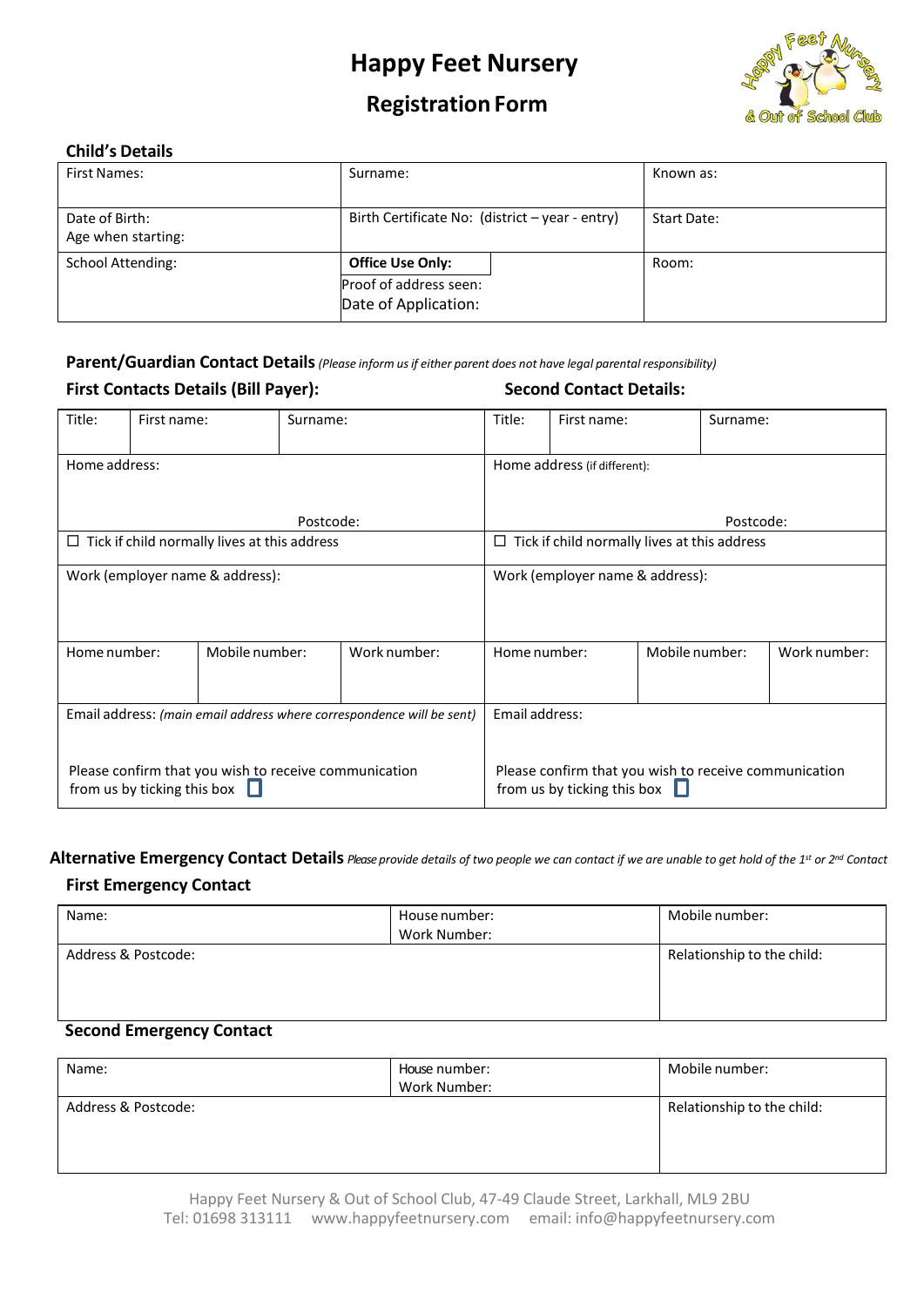

#### **Details of Child's Doctor**

| Name of Doctor:             |                      |
|-----------------------------|----------------------|
| <b>Practice Address:</b>    | <b>Phone Number:</b> |
|                             |                      |
| Health Practitioner's Name: | <b>Phone Number:</b> |
| <b>Practice Address:</b>    |                      |

#### **Child Vaccinations / Infections**

| Please specify if your child has been vaccinated against the following diseases (tick those that apply): |                                                                                                    |                |   |                 |            |              |             |   |                      |  |
|----------------------------------------------------------------------------------------------------------|----------------------------------------------------------------------------------------------------|----------------|---|-----------------|------------|--------------|-------------|---|----------------------|--|
| <b>MMR</b><br>□                                                                                          |                                                                                                    | Whooping Cough | □ | Polio           | Ħ          | Tetanus      |             | □ | Meningitis           |  |
|                                                                                                          | Please indicate whether your child has had any of the following illnesses (tick those that apply): |                |   |                 |            |              |             |   |                      |  |
| <b>Measles</b>                                                                                           | $\Box$                                                                                             | Chicken Pox    |   |                 | Mumps      |              | П           |   | <b>Scarlet Fever</b> |  |
| Any other infectious illness:                                                                            |                                                                                                    | Yes $\Box$     |   | No <sub>1</sub> |            |              |             |   |                      |  |
| If yes, please state details:                                                                            |                                                                                                    |                |   |                 |            |              |             |   |                      |  |
| Does your child have any long term illness, medical condition or disability? Yes $\Box$                  |                                                                                                    |                |   |                 |            |              | $No$ $\Box$ |   |                      |  |
| If Yes, please state details:                                                                            |                                                                                                    |                |   |                 |            |              |             |   |                      |  |
| Has there been a professional assessment confirming disability?                                          |                                                                                                    |                |   |                 | Yes $\Box$ | No $\square$ |             |   |                      |  |
| If Yes, please state details:                                                                            |                                                                                                    |                |   |                 |            |              |             |   |                      |  |
|                                                                                                          | Can you provide copies of professional assessment?<br>$No$ $\Box$<br>Yes $\Box$                    |                |   |                 |            |              |             |   |                      |  |
| Please comment:                                                                                          |                                                                                                    |                |   |                 |            |              |             |   |                      |  |
|                                                                                                          |                                                                                                    |                |   |                 |            |              |             |   |                      |  |

### **Health Concerns**

**Please add details of any concerns about your child:** (Sight/Hearing/Speech/Language/Coordination & Movement/Behavior/Toileting/Educational Psychologist's/Social Work/Other)

**Please Comment:**

### **About Your Child**

Please detail any additional support your child has: (please provide full details)

Please detail any dietary requirements/ food allergies for your child: (please provide full details)

Is there any other information you feel maybe relevant to us at this point? (fear, dislike of foods etc..)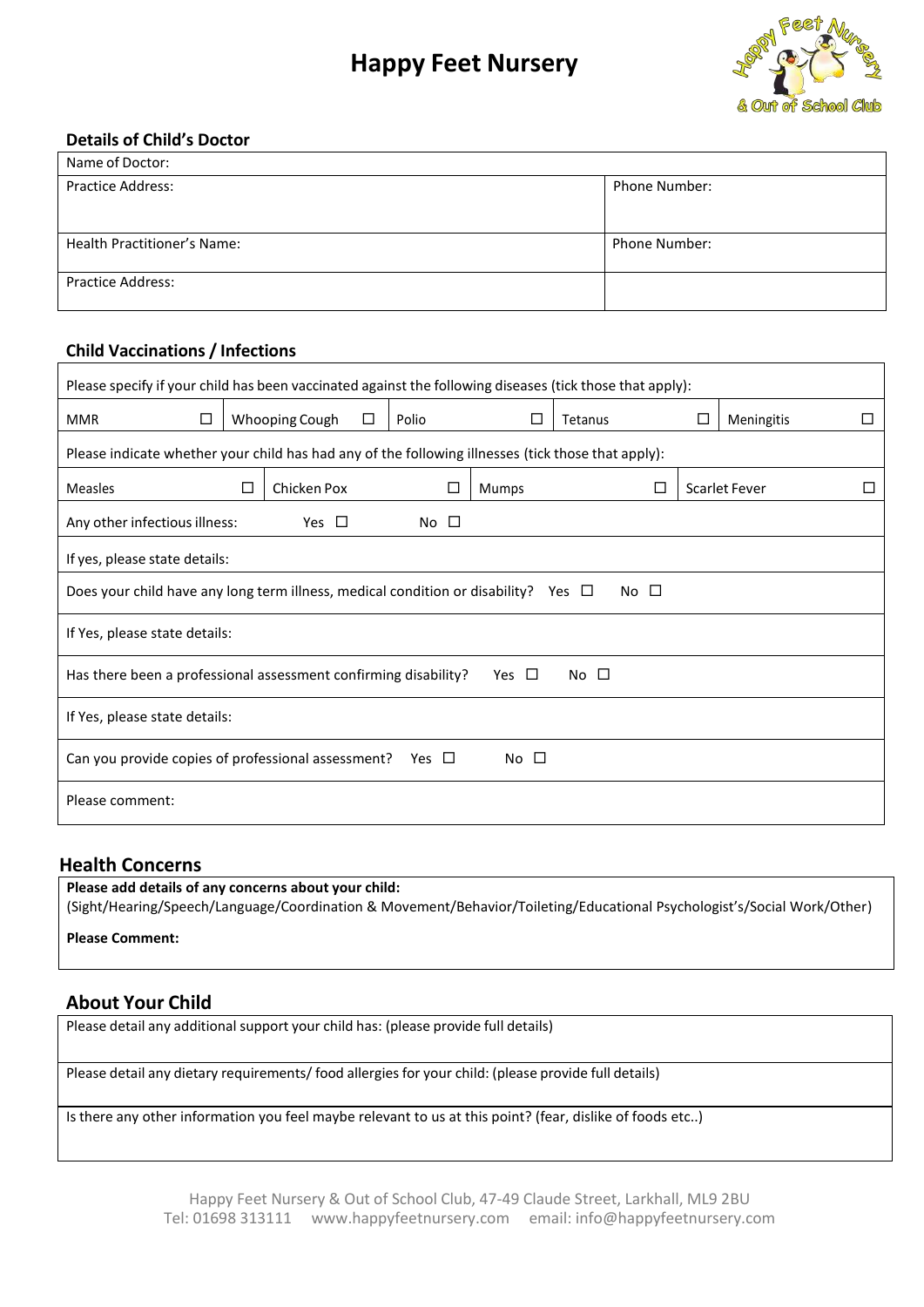

### **Ethnic Background**

| African -                               | $\Box$ | Caribbean or Black -            | П      | White - Gypsy Traveller | $\Box$ |
|-----------------------------------------|--------|---------------------------------|--------|-------------------------|--------|
| African/British/Scottish/Other          |        | Caribbean/British/Scottish      |        | White $-$ Irish         | ◘      |
| Asian -                                 | П      | Caribbean or Black - other      | ◻      | White - Other           |        |
| Bangladeshi/British/Scottish            |        | Mixed or multiple ethnic groups | $\Box$ |                         | $\Box$ |
| Asian - Chinese/British/Scottish        |        | Not Disclosed                   | □      | White - Other British   |        |
| Asian - Indian/British/Scottish         | ◘      |                                 |        | White - Polish          | О      |
|                                         |        | Not known                       | □      | White - Scottish        | О      |
| Asian $-$<br>Pakistani/British/Scottish | $\Box$ | Other Arab                      | □      |                         |        |
|                                         |        | Other - Other                   | П      |                         |        |
| Asian - Other                           |        |                                 |        |                         |        |

| <b>Childs Religion – Please tick which is relevant to your child</b>                  |  |               |  |       |  |  |  |
|---------------------------------------------------------------------------------------|--|---------------|--|-------|--|--|--|
| <b>Buddhist</b>                                                                       |  | Muslim        |  | Other |  |  |  |
| Christian                                                                             |  | Sikh          |  | None  |  |  |  |
| Hindu                                                                                 |  | Not Disclosed |  |       |  |  |  |
| Jewish                                                                                |  | Not Known     |  |       |  |  |  |
| If you have ticked one of the 'Other' boxes please enter the specific religion here:- |  |               |  |       |  |  |  |

| <b>National Identity - Please tick one category</b>                                   |  |               |        |          |  |  |  |  |
|---------------------------------------------------------------------------------------|--|---------------|--------|----------|--|--|--|--|
| <b>British</b>                                                                        |  | Not Disclosed |        | Scottish |  |  |  |  |
| English                                                                               |  | Not Known     |        | Welsh    |  |  |  |  |
| Northern Irish                                                                        |  | Other         | $\Box$ |          |  |  |  |  |
|                                                                                       |  |               |        |          |  |  |  |  |
| If you have ticked the 'Other' box please enter the specific National identity here:- |  |               |        |          |  |  |  |  |
|                                                                                       |  |               |        |          |  |  |  |  |

| <b>Asylum Status</b> |   |         |                |  |
|----------------------|---|---------|----------------|--|
| Asylum Seeker        | ப | Refugee | Not Applicable |  |
|                      |   |         |                |  |

### **Main Home Language –** Please state main language spoken at home

Additional Information (New to English, other languages spoken etc...):-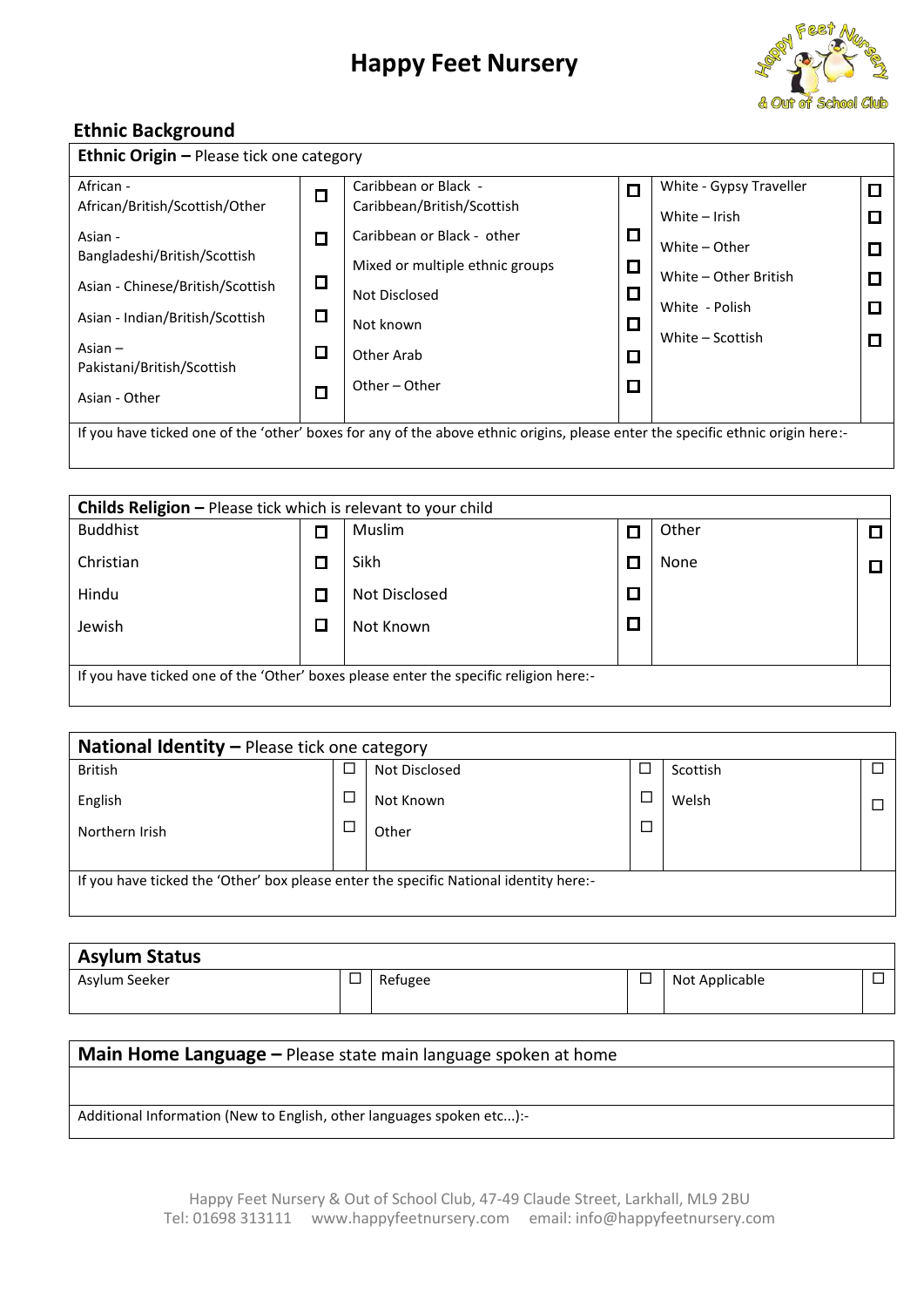

**Please Indicate Sessions Required (**√**)**

| <b>Nursery</b> $(0-5\gamma rs old) - 51wks$ | <b>MON</b> | <b>TUE</b> | <b>WED</b> | <b>THU</b> | <b>FRI</b> |
|---------------------------------------------|------------|------------|------------|------------|------------|
| Full day $(7am - 6pm)$                      |            |            |            |            |            |
| Morning $(7am - 12pm)$                      |            |            |            |            |            |
| Morning + lunch $(7am - 1pm)$               |            |            |            |            |            |
| Afternoon (1pm – 6pm)                       |            |            |            |            |            |
| Afternoon + lunch (12pm – 6pm)              |            |            |            |            |            |

| 1140hrs ELC Funded Sessions (46wks term-time) |                                       |            |            |            |            |            |
|-----------------------------------------------|---------------------------------------|------------|------------|------------|------------|------------|
| <b>Session Time</b>                           | <b>Sessions Used</b>                  | <b>MON</b> | <b>TUE</b> | <b>WED</b> | <b>THU</b> | <b>FRI</b> |
| 7am-5pm (term/time)                           | (2 of t/t sessions)                   |            |            |            |            |            |
| 7am-6pm (term/time)                           | (2 of t/t sessions)                   |            |            |            |            |            |
| 7am-12pm (term/time)                          | (1 of t/t session)                    |            |            |            |            |            |
| 12pm-5pm (term/time)                          | (1 of t/t session)                    |            |            |            |            |            |
| 12pm-6pm (term/time)                          | (1 of t/t session)                    |            |            |            |            |            |
| <b>Morning</b> + 12pm-5pm $(t/t)$             | $(1 \text{ of } t/t \text{ session})$ |            |            |            |            |            |
| Morning $+ 12$ pm-6pm (t/t)                   | $(1$ of t/t session)                  |            |            |            |            |            |
| 7am-12pm (t/t) + <b>Afternoon</b>             | $(1$ of t/t session)                  |            |            |            |            |            |

 Sessions in red above are not fully funded, these are wrap around sessions and extra cost. Maximum of 5x t/t sessions funded per week

## Sessions Required

Signed (Parent/Guardian): \_\_\_\_\_\_\_\_\_\_\_\_\_\_\_\_\_\_\_\_\_\_\_\_\_\_\_\_\_\_\_\_\_\_\_\_\_\_\_\_\_\_

Date: \_\_\_\_\_\_\_\_\_\_\_\_\_\_\_\_\_\_\_\_\_\_\_\_\_